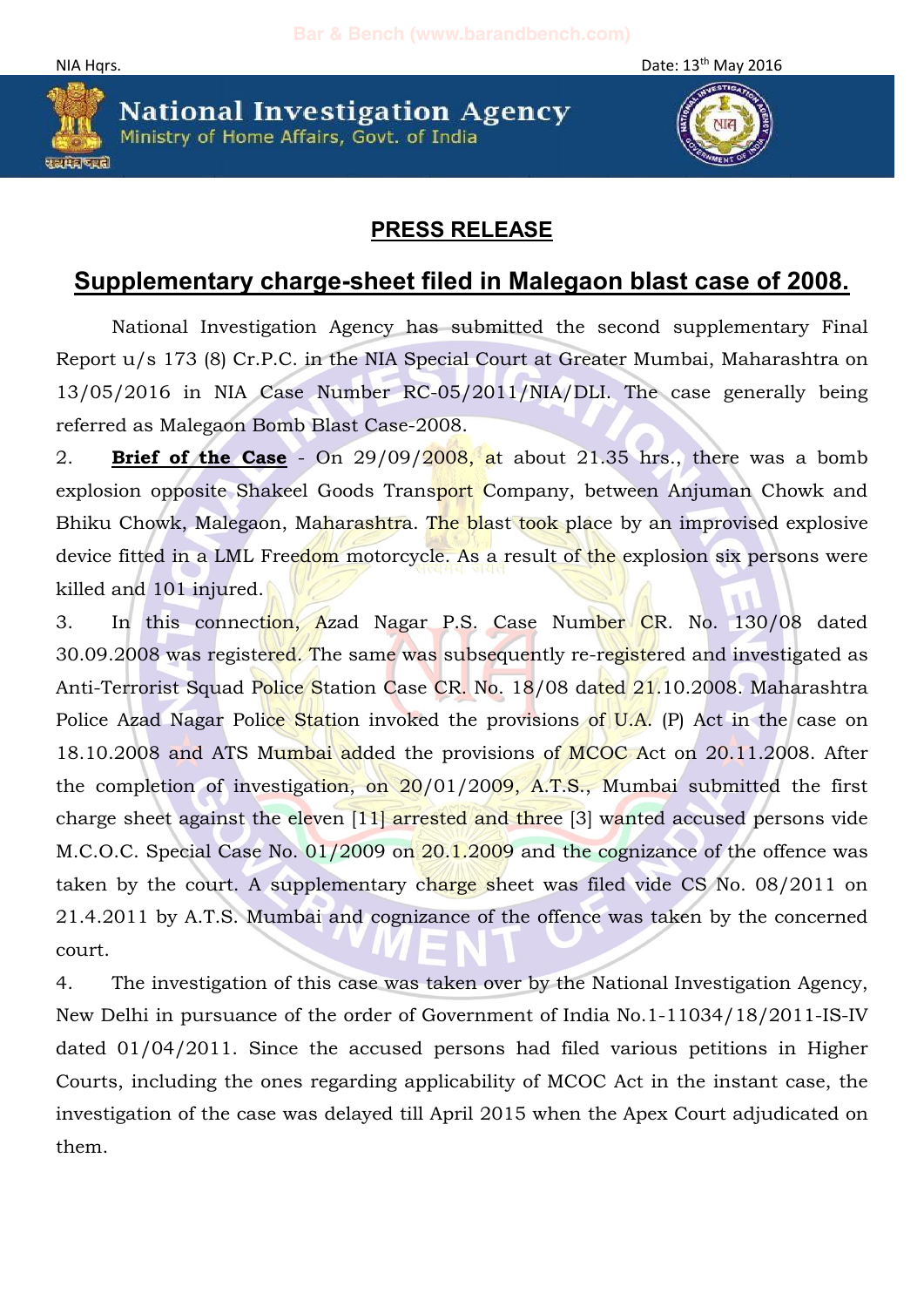5. After undertaking a pain-staking and professional investigation, the following accused persons have been recommended for prosecution under the sections of law as mentioned below: -

| S1.<br>No      | <b>Name of Accused</b>                  | Section of Law under which prosecution have been<br>recommended.                                                                                                                                         |
|----------------|-----------------------------------------|----------------------------------------------------------------------------------------------------------------------------------------------------------------------------------------------------------|
| $\mathbf{1}$   | Ramesh Shivaji<br>Upadhyay (A-4)        | Section 120B, 302, 307, 324, 326, 427, 153A of IPC.<br>Section 3, 5, 25 of Arms Act.<br>Section 3, 4, 5 $\&$ 6 of Explosives Substance Act.<br>Section 15, 16, 17, 18, 20 & 23 of UA(P) Act 1967.        |
| $\overline{2}$ | Sameer Sharad<br>Kulkarni (A-5)         | Section 120B, 302, 307, 324, 326, 427, 153A of IPC.<br>Section 3, 4, 5 & 6 of Explosives Substance Act.<br>Section 13, 15, 17, 18, 20 & 23 of UA(P) Act 1967.                                            |
| 3              | Ajay Rahirkar (A-6)                     | Section 120B, 302, 307, 324, 326, 427, 153A of IPC.<br>Section 3, 5, 25 of Arms Act.<br>Section 3, 4, 5 & 6 of Explosives Substance Act.<br>Section 15, 16, 17, 18, 20 $\frac{12}{3}$ of UA(P) Act 1967. |
| $\overline{4}$ | Rakesh Dhawde (A-7)                     | Section 120B, 302, 307, 324, 326, 427, 153A of IPC.<br>Section $3, 5, 25$ of Arms Act.<br>Section 3, 4, 5 & 6 of Explosives Substance Act.<br>Section 15, 16, 17, 18, 20 & 23 of UA(P) Act 1967.         |
| $5^{\circ}$    | Jagdish Chintaman<br>Mahatre (A-8)      | Section 3, 5, 25 of Arms Act.                                                                                                                                                                            |
| 6              | <b>Prasad Shrikant</b><br>Puruhit (A-9) | Section 120B, 302, 307, 324, 326, 427, 153A of IPC.<br>Section 3, 5, 25 of Arms Act.<br>Section 3, $4, 5$ & 6 of Explosives Substance Act.<br>Section 15, 16, 17, 18, 20 & 23 of UA(P) Act 1967.         |
| $\overline{7}$ | Sudhakar Dhar<br>Dwevedi $(A-10)$       | Section 120B, 302, 307, 324, 326, 427, 153A of IPC.<br>Section 3, 5, 25 of Arms Act.<br>Section 3, 4, 5 & 6 of Explosives Substance Act.<br>Section 15, 16, 17, 18, 20 & 23 of UA(P) Act 1967.           |
| 8              | Sudhakar<br>Chaturvedi (A-11)           | Section 120B, 302, 307, 324, 326, 427, 153A of IPC.<br>Section 3, 4, 5 & 6 of Explosives Substance Act.<br>Section 15,16, 17, 18,20 & 23 of UA(P) Act 1967.                                              |
| 9              | Ramchandra<br>Kalsangra(A-13)           | Section 120B, 302, 307, 324, 326, 427, 153A of IPC.<br>Section 3, 5, 25 of Arms Act.<br>Section 3, 4, 5 & 6 of Explosives Substance Act.<br>Section 15, 16, 17, 18, 20 & 23 of UA(P) Act 1967.           |